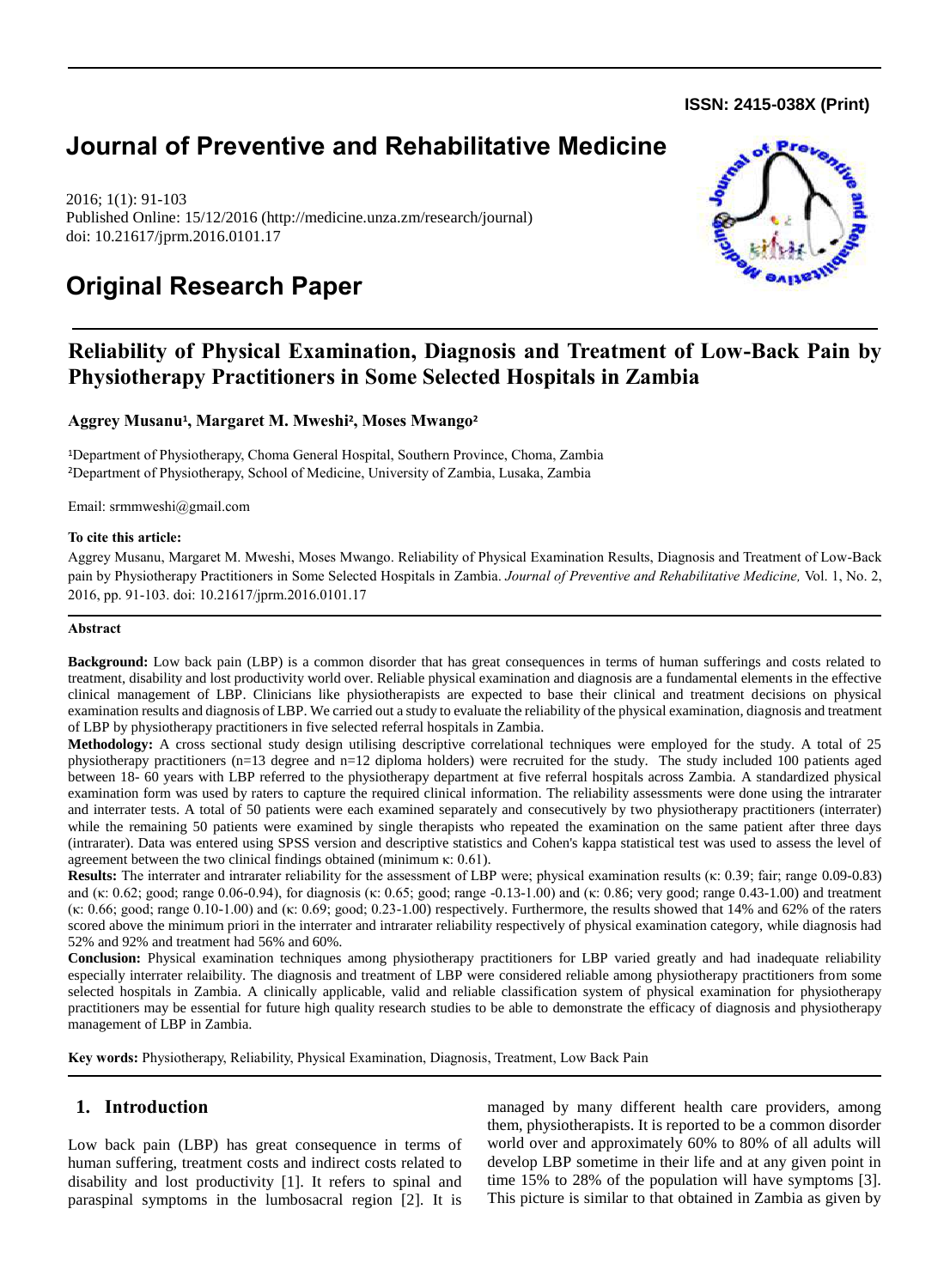WHO Scientific Group Report [4] which estimated the point prevalence to be between 12 - 32%. Anecdotal reports show that LBP is one of the common reasons for patients seeking health care services in Zambia. It is among the top five leading causes of physiotherapy consultations by outpatients in many major clinics and hospitals representing about 20- 40% of all patients seen.

It has been demonstrated that there are several problems associated with determining a specific patho-anatomical diagnosis in many cases of LBP. As a result, the formulation of a management strategy guided by a patho-anatomically based diagnosis is not possible for a large number of the patients with LBP [5]. Traditionally, much of the evaluation of LBP has been targeted at finding rare non-mechanical spinal disorders [2]. Because most patients with LBP do not report radiating leg symptoms or other risk factors for a serious back condition, a brief physical examination is usually done in the initial phases. Unfortunately, the presence and location of soft tissue tenderness are poorly reproducible, thereby leading to physical examination disparities and consequently, unreliable physical examination results.

Physical examination and evaluation procedures have been studied extensively in people with LBP. Reliable physical examination and diagnosis are a fundamental element in the effective management of LBP. Therefore, it is imperative that physical examination findings are interpreted by clinicians with a high level of reliability for them to have clinical significance and utility [6]. Improved examination skills are well known to lead to improved diagnosis and differential diagnosis of lower extremity radiculopathy [7]. Physical therapists are expected to use physical examination (PE) procedures routinely when making clinical decisions in the management of LBP, although there is limited data available to guide the clinical decision making process. Thereby, they mostly rely on inductive reasoning, intuition, and evidence to formulate clinical decisions [8]. It is therefore not surprising that surveys of practice of physiotherapists have revealed low use of classification schemes despite evidence that treatment of patients based on subgrouping results has better outcomes than treatment based on clinical guidelines [9].

Given the reported physical examination disparities and unreliable physical examination results by physiotherapy practitioners, it cannot be disputed that valid and reliable physical examination results are very essential in the management of LBP. It is therefore important to appreciate that a clear understanding of validity and reliability in psychometrics is essential for practitioners in diverse medical settings. As Foster and Cone [10] note, "Science rests on the adequacy of its measurement. Poor measures provide a weak foundation for research and clinical endeavors". In essence, measurement pervades almost every facet of our lives and daily activities in which we measure a great variety of things [11]. Ultimately, reliable physical examination results of LBP by physiotherapy practitioners in back management is indispensable. Psychometrics is the science of assessing the measurement characteristics of scales and this process is used to evaluate the quality of measurements [12]. Psychometric properties include different forms of reliability, validity and responsiveness [13-17]. Reliability is the degree of consistency or dependability with which an instrument could measure something [18,19]. The test-retest reliability which is a measure of temporal stability is the process of administration of an instrument to the same person at different times [18,20]. Measurement of agreement is also a reliability evaluation which is known as inter-rater reliability. The inter-rater reliability holds the consistency of performance among different raters or judges in assigning scores to the same objects or responses when two or more raters judge the performance of one group of subjects at the same point in time [15,16,18].

With the reported low usage of classification schemes in assessing patients with LBP, effective management of LBP still remains a great challenge to many physiotherapy practitioners. This can also be mainly attributed to the complex nature of LBP which makes it difficult for most of them to come up with specific and reliable diagnosis and only a small proportion (approximately 20%) of LBP cases can be attributed with certainty to a pathologic or anatomical entity [21]. According to Schäfer and colleagues [22], effective clinical management of LBP is that which allows clinicians to base treatment decisions on a reliable and valid diagnosis leading to treatment choices that result in demonstrable outcomes in terms of pain relief and functional improvement. Therefore, the aim of this study was to evaluate the reliability of the physical examination, diagnosis and treatment of LBP by physiotherapy practitioners in selected hospitals in Zambia.

## **2. Methodology**

Upon obtaining approval from ERES Converge Institutional Review Board, permission was sought from the Hospital Directors of the five hospitals being: the University Teaching Hospital (UTH), Choma General Hospital (CGH), Mansa General Hospital (MGH), Lewanika General Hospital (LGH) and Levy Mwanawasa General Hospital (LMGH) which are spread across four different provinces of Zambia. All participants were provided with written informed consent.

A cross sectional study design utilising descriptive correlational techniques was undertaken. Each of the five study sites contributed 5 physiotherapy practitioners to obtain the number required for the study. A total of 25 physiotherapy practitioners (n=13 degree and n=12 diploma holders) of not less than two years of experience were purposively recruited and were paired according to the level of qualification. The study also conveniently recruited 100 patients with LBP aged between 18-60 years referred to the physiotherapy department at the five referral hospitals. Patients were excluded if the cause of their LBP was already known; one attributed to current pregnancy, acute fracture, osteoporosis, primary malignancy, confirmed spinal fracture within 6 months, with a history of lumbosacral spinal surgery, known infective spinal disease like TB spine, congenital spinal deformity and inflammatory systemic diseases involving the spine.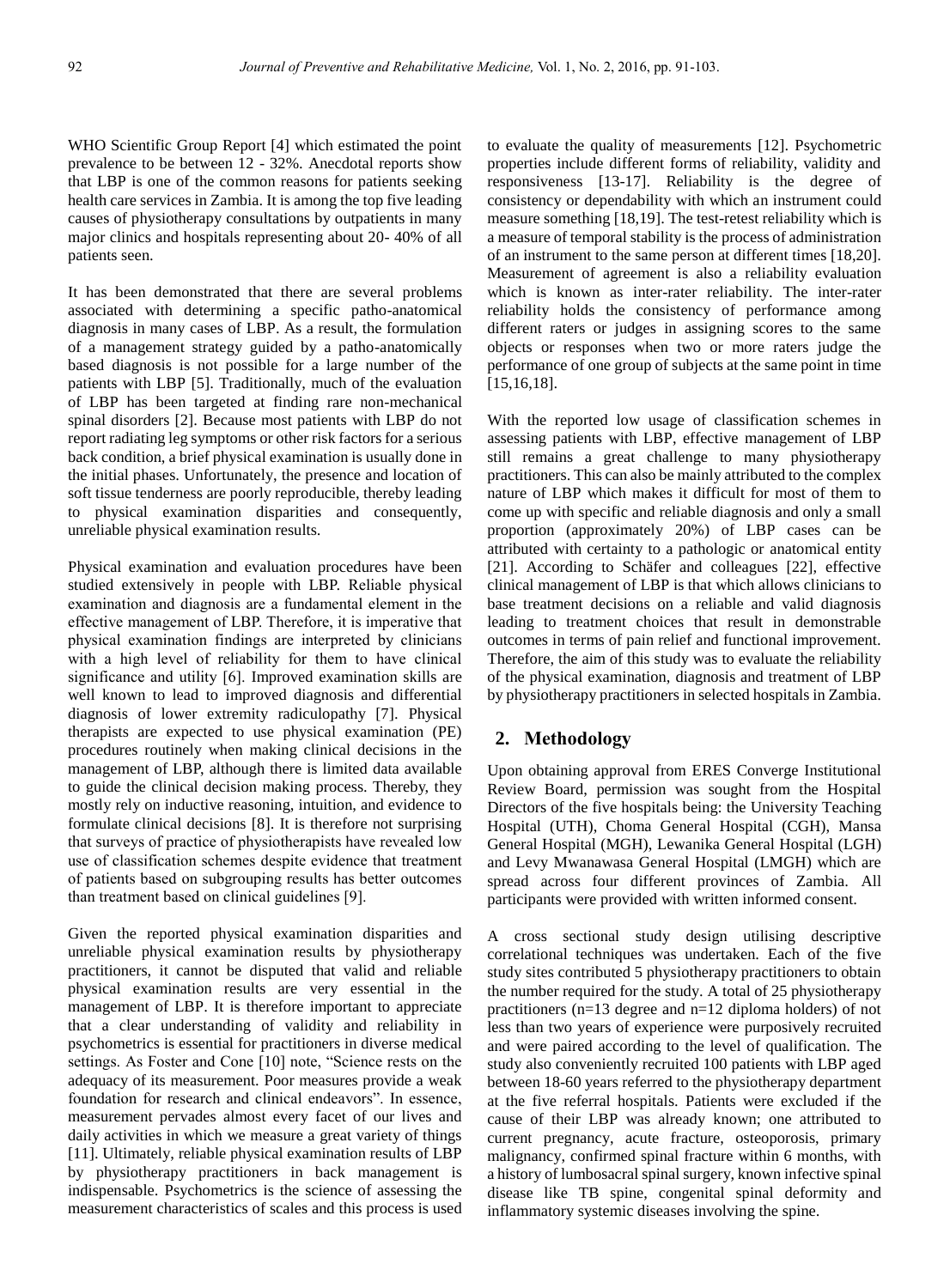A standardized physical examination form adapted from Airaksinen and others [23] was used by the physiotherapy practitioners to capture the required clinical information. The assessment form (appendix 1) has five sections capturing observations, palpations, movements, neurological examinations and additional information. Diagnoses of LBP were clustered in nine classifications being; disc syndrome, nerve root entrapment, nerve root compression, spinal stenosis, zygapophsial joint, dysfunction, postural, myofascial and inconclusive [24]. With regards treatment, electrotherapy techniques assessed were infrared, short wave, hot packs, interferential and tens while others treatments assessed were exercise, massage, manipulation and lastly, a combination [24].

All physiotherapy practitioners (raters) underwent an orientation training focusing on the data collection and entry procedure to ensure that the correct methodology was followed and precise data obtained. The raters were provided with a structured patient assessment forms (appendix 1) which were used to capture patients' clinical information from the physical examination and radiograph (x-ray). These forms were used for both interrater and intrarater reliability evaluation (each physiotherapy practitioner conducted a complete patient physical examination and recorded the findings independently). The researcher identified study coordinators for each study site to oversee the procedures and ensure that the right methodology was followed. The completed patient assessment forms were collected by the study coordinator immediately after the rater concluded the patient assessment. This was done to ensure that no information regarding the patient examination was exchanged between the paired or single physiotherapy practitioners. Patients were not informed about findings of the first examination to avoid biasing the second examination.

A total of 50 patients were each examined separately and consecutively by two physiotherapy practitioners (interrater) while the remaining 50 patients were examined by single therapists who repeated the examination on the same patient after three days (intrarater). All eligible patients were simultaneously examined twice on the same day by paired raters with each rater taking about 30-40 minutes with a 10 minutes break between the examinations to allow them recuperate. The whole procedure lasted approximately 1h 20 minutes and each therapist was blinded to the other therapists' assessments as well as each patient's outcome measure. In order to maintain anonymity and avoid rater bias, no names were entered on the assessment form; the patients were identified using their OPD file numbers, while the physiotherapy practitioners and the hospitals were allocated codes.

Data was entered in the databases of SPSS version 19 and analysed using descriptive statistics for demographic characteristic and frequencies while the Cohen's kappa statistical test was used to assess the level of agreement between the two clinical findings obtained (minimum  $\kappa$ : 0.61). Cohen kappa ranging from  $-1$  to  $+1$  was interpreted as follows: values  $\leq 0$  as indicating no agreement,  $\leq 0.2$  as poor, 0.21–0 .40 as fair, 0 .41– 0 .60 as moderate, 0 .61–0 .80 as Good, and 0 .81–1 .00 as very good agreement.

## **3. Results**

## *Demographic Characteristics*

One hundred LBP patients (37 males and 63 females) were examined; fifty  $(n= 50)$  by two raters (interrater) and other 50 by single raters (intrarater). The 25 physiotherapy practitioners (10 men, 15 women) who performed the patient examinations had clinical experience of ranging from 3-17 years in managing patients with LBP, and 12 of them were diploma holders while 13 had first degrees. Table 1 shows the raters' demographic profiles.

| <b>Characteristics</b>           | $n\ (\%)$  |
|----------------------------------|------------|
| Gender                           |            |
| Male                             | $10(40\%)$ |
| Female                           | $15(60\%)$ |
| <b>Level of Education</b>        |            |
| Diploma                          | 12 (48%)   |
| Degree                           | 13(52%)    |
| <b>Institution of Employment</b> |            |
| University Teaching Hospital     | $5(20\%)$  |
| Levi Mwanawasa Hospital          | 5(20%)     |
| Lewanika General Hospital        | 5(20%)     |
| Choma General Hospital           | 5(20%)     |
| Manasa General Hospital          | 5(20%)     |
| <b>Work Experience in Years</b>  |            |
| 2-6 years                        | 8 (32%)    |
| Over 6 years                     | 17 (68%)   |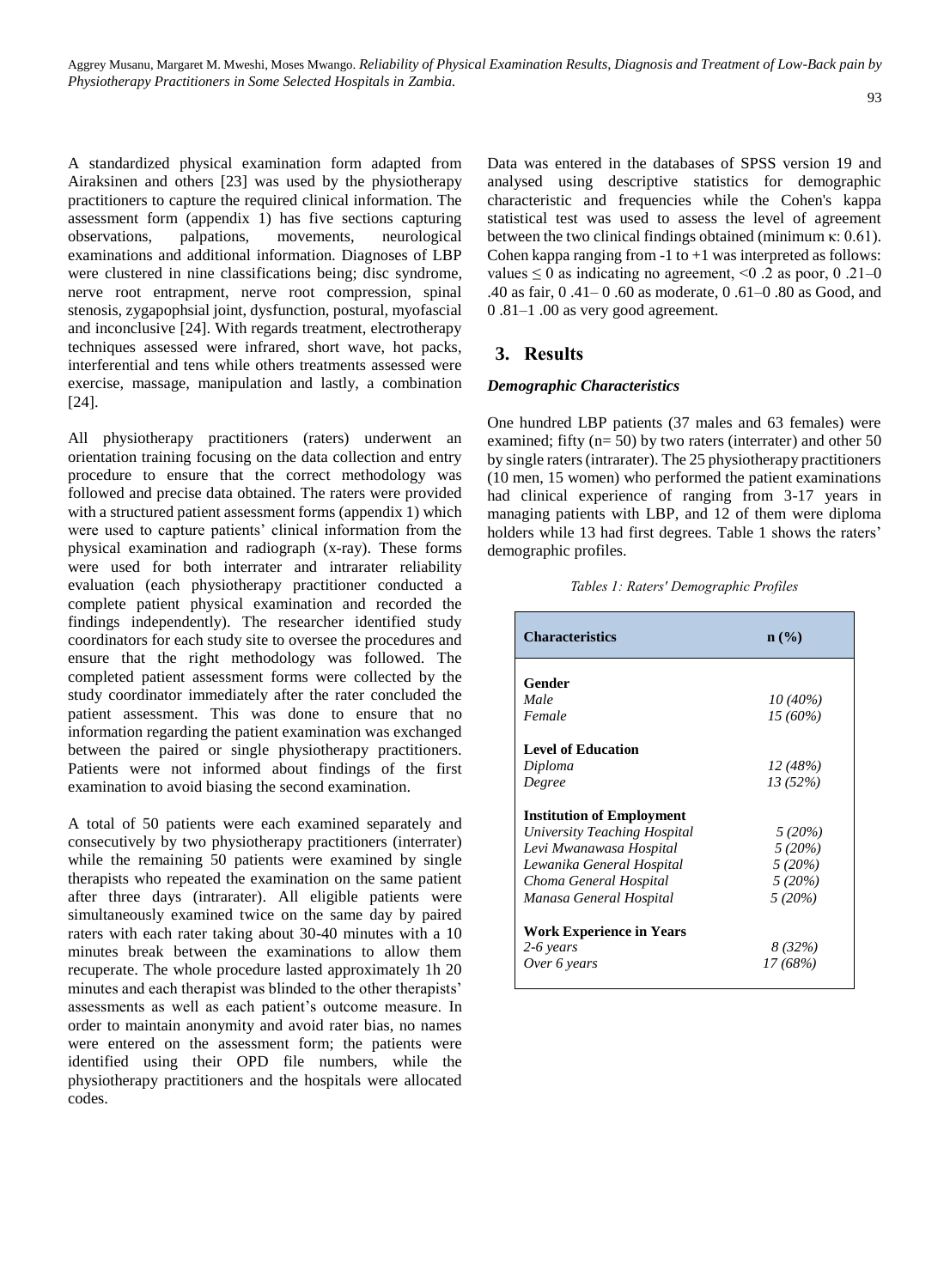## *Physical Examination of Low Back Pain*

The physical examination process considered five parts being: observation, palpation, movement, neurological examination and additional information. Given the main purpose of the study, the interrater and intrarater reliability evaluations were done on the physiotherapy practitioners. Table 2 presents the Kappa coefficient scores for Physical Examination of LBP. Figures 1 and 2 show the interater and intrarater reliability results of the physical examinations assessment. The results showed that 14% and 62% of the raters scored above the minimum priori in the interrater and intrarater reliability respectively. The average kappa scores being κ: 0.39 for the interrater ranging from 0.09-0.83 and κ: 0.62 for the intrarater ranging from 0.06-0.94. The frequency distribution for the



*Figure 1: Interater Reliability for physical examination of LBP* Figure 2: Intrarater Reliability for physical examination of LBP

data shown in figure 1 showed that most of the interrater kappa scores  $(\kappa)$  were falling between 0.2 and 0.6 and under a normal distribution curve (indicating a normal dispersion of data) with a mean SD of  $0.394 \pm 0.202$ . A one sample t-test statistical analysis of the kappa scores at 95% Confidence Interval (CI) gave a p value of 0.001. Nonetheless, the intrarater frequency distribution analysis shown in the figures revealed that the majority of the data was falling between 0.4 and 0.9 and was also under the distribution curve despite it being slight skewed to the right with a Mean SD of  $0.62 \pm 0.233$ . The one sample T-test statistical analysis of the kappa scores at 95% Confidence Interval (CI) provided a p value of 0.08. Physical examination techniques among physiotherapy practitioners for LBP varied greatly and had inadequate reliability especially interrater relaibility.



## *Diagnosis of Low Back Pain*

Table 3 shows the kappa coefficient scores for the diagnosis of LBP. The results showed that 52% and 92% of the raters scored above the minimum priori in the interrater and intrarater reliability respectively. The average kappa scores being κ: 0.65 for the interrater ranging from  $-0.13-1.00$  and κ: 0.86 for the intrarater ranging from 0.43-1.00. The frequency distribution for the data tabulated in figure 3 showed that most of the interrater kappa scores were falling under the normal distribution curve with a slight shift to the right. The largest part of the data was falling between 0.4 and 1.0 giving a Mean SD of  $0.671 \pm 0.163$  and p-value of 0.05.

Figure 4 presents the frequency distribution of the intrarater reliability (the mean, standard deviation and the distribution curve). The data (kappa score) was negatively skewed; 88% of the kappa values were falling between 0.7 and 1.0 with a Mean SD of  $0.855 \pm 0.146$  and p-value of 0.003. About 70% of  $\kappa$  was falling under the distribution curve. The diagnosis of LBP were considered reliable among physiotherapy practitioners who took part in the study.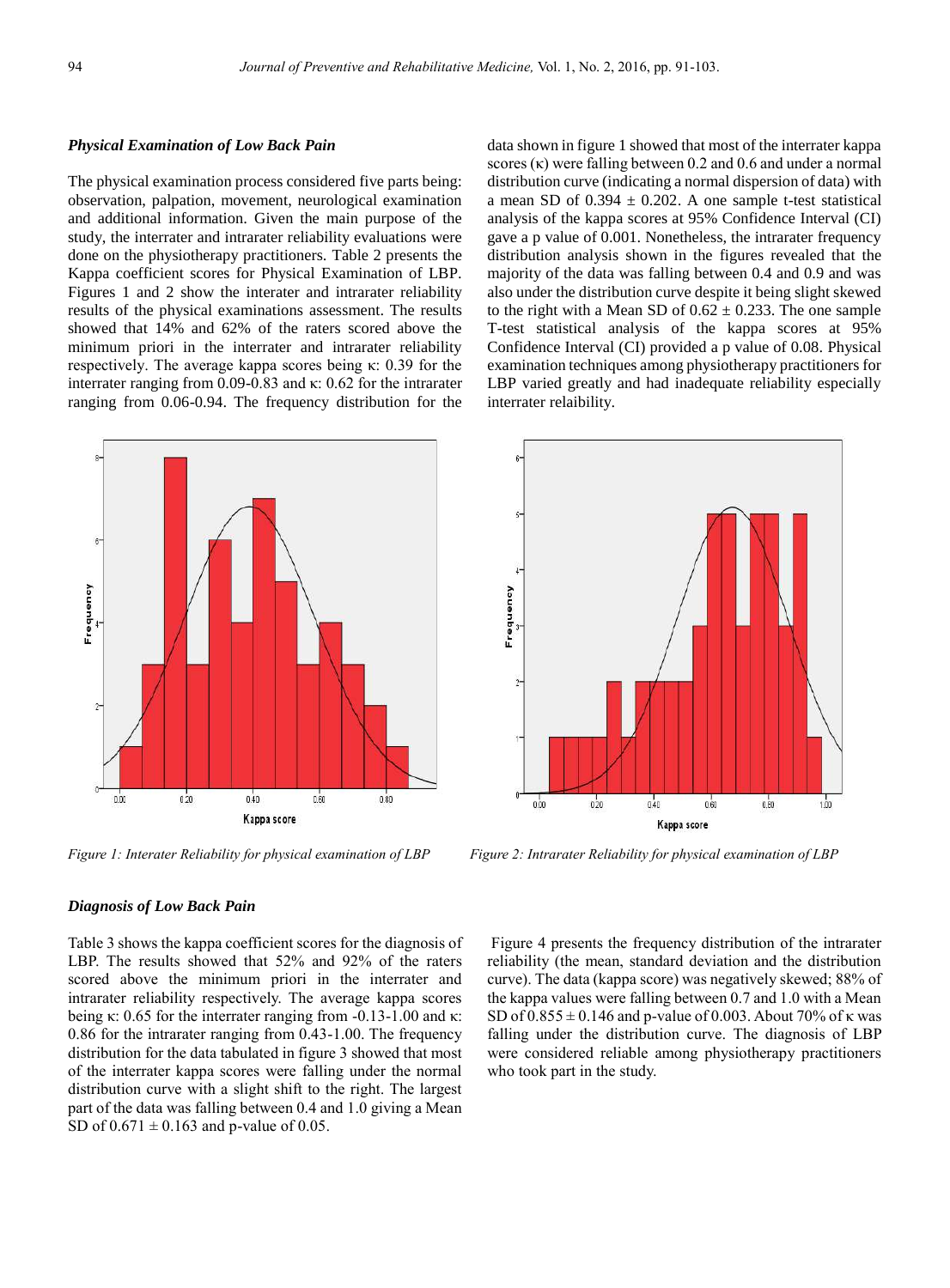

## *Treatment of Low Back Pain*

Table 4 presents the Kappa coefficient scores for the treatment of LBP while figures 5 and 6 show the frequency distribution for the data tabulated in the interrate and intrarater evaluation of the treatment results. The results showed that 56% and 60% of the raters scored above the minimum priori in the interrater and intrarater reliability respectively. The average kappa scores being κ: 0.66 for the interrater ranging from 0.10-1.00 and κ: 0.69 for the intrarater ranging from 0.23-1.00. Figures 5 and 6 present the frequency distribution (the mean, standard deviation and the distribution curve) for the interrater and intrarater data. It was noticed that about 50% of the interrater







*Figure 3: Interater Reliability for the diagnosis of LBP Figure 4: Intrarater Reliability for the diagnosis of LBP* 

data (kappa score) was falling under the normal distribution curve which was negatively skewed with most of the data ranging between 0.4 and 1.0; thus giving a Mean SD of 0.662  $\pm$  0.269. However the intrarater frequency distribution showed that most of the data (kappa score) was also falling under the normal distribution curve with the largest part falling between 0.4 and 1 with a slight shift to the right (negatively skewed) with a Mean SD of  $0.69 \pm 0.189$  and p-value of 0.007. The treatment modalities of choice for LBP were considered reliable among physiotherapy practitioners who took part in the study

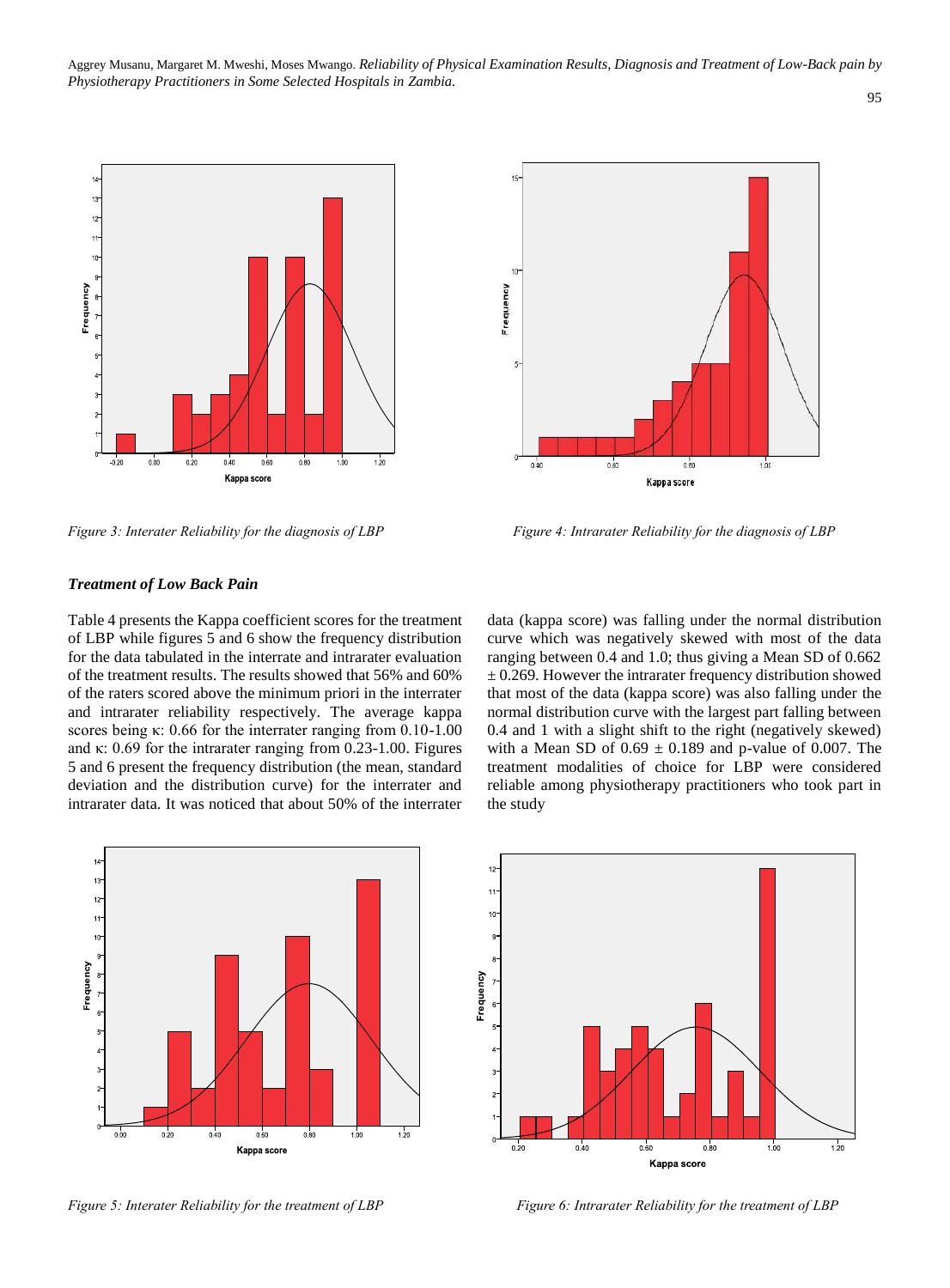| Assessment Number               | <b>INTERATER</b> |                              | <b>INTRARATER</b> |                              |  |  |
|---------------------------------|------------------|------------------------------|-------------------|------------------------------|--|--|
|                                 | Kappa Statistic  | <b>Strength of Agreement</b> | Kappa Statistic   | <b>Strength of Agreement</b> |  |  |
| Assessment 1                    | 0.6              | Moderate                     | 0.58              | Moderate                     |  |  |
| Assessment 2                    | 0.53             | Moderate                     | 0.74              | Good                         |  |  |
| Assessment 3                    | 0.44             | Moderate                     | 0.8               | Good                         |  |  |
| Assessment 4                    | 0.74             | Good                         | 0.7               | Good                         |  |  |
| Assessment 5                    | 0.62             | Good                         | 0.8               | Good                         |  |  |
| Assessment 6                    | 0.59             | Moderate                     | 0.62              | Good                         |  |  |
| Assessment 7                    | 0.7              | Good                         | 0.19              | Poor                         |  |  |
| Assessment 8                    | 0.78             | Good                         | 0.34              | Fair                         |  |  |
| Assessment 9                    | 0.54             | Moderate                     | 0.89              | Very Good                    |  |  |
| Assessment 10                   | 0.32             | Fair                         | 0.18              | Poor                         |  |  |
| Assessment 11                   | 0.31             | Fair                         | 0.65              | Good                         |  |  |
| Assessment 12                   | 0.49             | Moderate                     | 0.75              | Good                         |  |  |
| Assessment 13                   | 0.4              | Fair                         | 0.93              | Very Good                    |  |  |
| Assessment 14                   | 0.18             | Poor                         | 0.63              | Good                         |  |  |
| Assessment 15                   | 0.52             | Moderate                     | 0.84              | Very Good                    |  |  |
| Assessment 16                   | 0.2              | Poor                         | 0.74              | Good                         |  |  |
| Assessment 17                   | 0.1              | Poor                         | 0.41              | Moderate                     |  |  |
| Assessment 18                   | 0.83             | Very Good                    | 0.6               | Moderate                     |  |  |
| Assessment 19                   | 0.36             | Fair                         | 0.53              | Moderate                     |  |  |
| Assessment 20                   | 0.18             | Poor                         | 0.44              | Moderate                     |  |  |
| Assessment 21                   | 0.42             | Moderate                     | 0.68              | Good                         |  |  |
| Assessment 22                   | 0.19             | Poor                         | 0.91              | Very Good                    |  |  |
| Assessment 23                   | 0.19             | Poor                         | 0.54              | Moderate                     |  |  |
| Assessment 24                   | 0.13             | Poor                         | 0.87              | Very Good                    |  |  |
| Assessment 25                   | 0.14             | Poor                         | 0.65              | Good                         |  |  |
| Assessment 26                   | 0.46             | Moderate                     | 0.56              | Moderate                     |  |  |
| Assessment 27                   | 0.43             | Moderate                     | 0.24              | Poor                         |  |  |
| Assessment 28                   | 0.22             | Fair                         | 0.83              | Very Good                    |  |  |
| Assessment 29                   | 0.7              | Good                         | 0.42              | Moderate                     |  |  |
| Assessment 30                   | 0.53             | Moderate                     | 0.94              | Very Good                    |  |  |
| Assessment 31                   | 0.33             | Fair                         | 0.65              | Good                         |  |  |
| Assessment 32                   | 0.19             | Poor                         | 0.25              | Poor                         |  |  |
| Assessment 33                   | 0.6              | Moderate                     | 0.83              | Very Good                    |  |  |
| Assessment 34                   | 0.6              | Moderate                     | 0.29              | Fair                         |  |  |
| Assessment 35                   | 0.18             | Poor                         | 0.74              | Good                         |  |  |
| Assessment 36                   | 0.42             | Moderate                     | 0.8               | Good                         |  |  |
| Assessment 37                   | 0.68             | Good                         | 0.71              | Good                         |  |  |
| Assessment 38                   | 0.58             | Moderate                     | 0.48              | Moderate                     |  |  |
| Assessment 39                   | 0.43             | Moderate                     | 0.62              | Good                         |  |  |
| Assessment 40                   | 0.09             | Poor                         | 0.06              | Poor                         |  |  |
| Assessment 41                   | 0.3              | Fair                         | 0.38              | Fair                         |  |  |
| Assessment 42                   | 0.47             | Moderate                     | 0.89              | Very Good                    |  |  |
| Assessment 43                   | 0.34             | Fair                         | 0.72              | Poor                         |  |  |
| Assessment 44                   | 0.36             | Fair                         | 0.09              | Poor                         |  |  |
| Assessment 45                   | 0.23             | Fair                         | 0.49              | Moderate                     |  |  |
| Assessment 46                   | 0.27             | Fair                         | 0.93              | Very Good                    |  |  |
| Assessment 47                   | 0.39             | Fair                         | 0.63              | Good                         |  |  |
| Assessment 48                   | 0.12             | Poor                         | 0.84              | Very Good                    |  |  |
| Assessment 49                   | 0.15             | Poor                         | 0.74              | Good                         |  |  |
| Assessment 50                   | 0.32             | Fair                         | 0.68              | Good                         |  |  |
| Number of valid kappa statistic |                  |                              | 50                | 50                           |  |  |
| Number of scores > 0.61         |                  |                              | 7 (14%)           | 31 (62%)                     |  |  |

*Table 2: Kappa coefficient scores for Physical Examination of LBP*

**Key:** 

**Lowest score Highest score**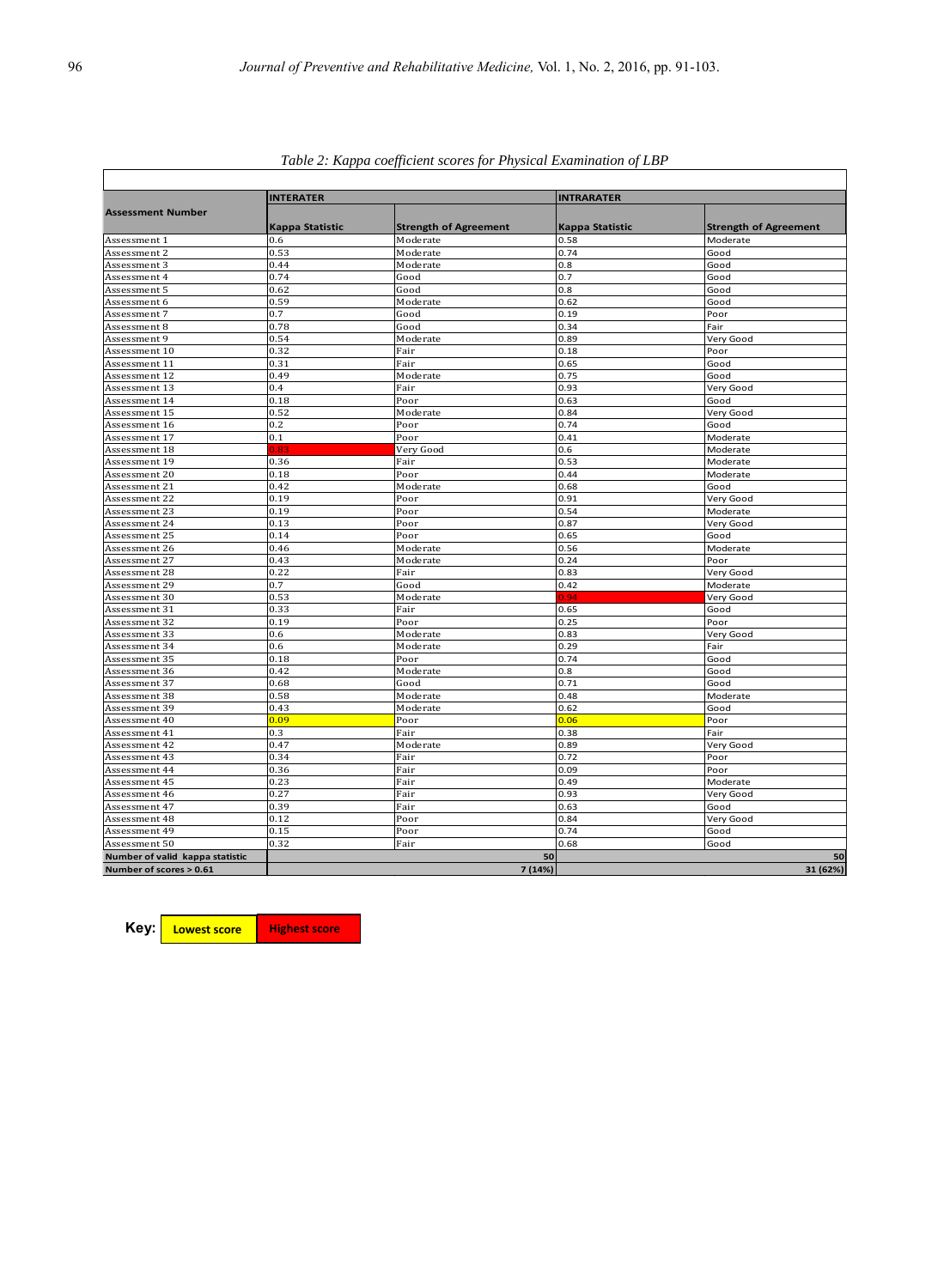Aggrey Musanu, Margaret M. Mweshi, Moses Mwango. *Reliability of Physical Examination Results, Diagnosis and Treatment of Low-Back pain by Physiotherapy Practitioners in Some Selected Hospitals in Zambia.*

|                                 | <b>INTERATER</b> | <b>INTRARATER</b>            |                 |                              |
|---------------------------------|------------------|------------------------------|-----------------|------------------------------|
| <b>Assessment Number</b>        | Kappa Statistic  | <b>Strength of Agreement</b> | Kappa Statistic | <b>Strength of Agreement</b> |
| Assessment 1                    | 0.76             | Good                         | 0.71            | Good                         |
| Assessment 2                    | 0.43             | Moderate                     |                 | Very Good                    |
| Assessment 3                    |                  | Very Good                    | 0.91            | Very Good                    |
| Assessment 4                    |                  | Very Good                    | 0.92            | Very Good                    |
| Assessment 5                    |                  | Very Good                    |                 | Very Good                    |
| Assessment 6                    |                  | Very Good                    | 0.68            | Good                         |
| Assessment 7                    | 0.76             | Good                         |                 | Very Good                    |
| Assessment 8                    | 0.13             | Poor                         | 0.76            | Good                         |
| Assessment 9                    | 0.36             | Fair                         |                 | Very Good                    |
| Assessment 10                   | 0.58             | Moderate                     | 0.81            | Very Good                    |
| Assessment 11                   | 0.42             | Moderate                     | 0.64            | Good                         |
| Assessment 12                   | 0.13             | Poor                         | 0.67            | Good                         |
| Assessment 13                   | 0.54             | Moderate                     | 0.96            | Very Good                    |
| Assessment 14                   | 0.57             | Moderate                     |                 | Very Good                    |
| Assessment 15                   | 0.76             | Good                         | 0.54            | Moderate                     |
| Assessment 16                   | 0.76             | Good                         | 0.73            | Good                         |
| Assessment 17                   | 0.76             | Good                         |                 | Very Good                    |
| Assessment 18                   | 0.57             | Moderate                     | 0.86            | Very Good                    |
| Assessment 19                   |                  | Very Good                    | 0.57            | Moderate                     |
| Assessment 20                   |                  | Very Good                    | 0.89            | Very Good                    |
| Assessment 21                   |                  | Very Good                    | 0.76            | Good                         |
| Assessment 22                   | 0.26             | Fair                         | 0.93            | Very Good                    |
| Assessment 23                   | 0.86             | Very Good                    | 0.87            | Very Good                    |
| Assessment 24                   | 0.42             | Moderate                     | 0.86            | Very Good                    |
| Assessment 25                   | 0.76             | Good                         |                 | Very Good                    |
| Assessment 26                   | 0.57             | Moderate                     | 0.94            | Very Good                    |
| Assessment 27                   |                  | Very Good                    | 0.77            | Good                         |
| Assessment 28                   | 0.58             | Moderate                     | 0.91            | Very Good                    |
| Assessment 29                   |                  | Very Good                    | 0.76            | Good                         |
| Assessment 30                   |                  | Very Good                    | 0.92            | Very Good                    |
| Assessment 31                   | 0.58             | Moderate                     |                 | Very Good                    |
| Assessment 32                   | 0.75             | Good                         | 0.91            | Very Good                    |
| Assessment 33                   |                  | Very Good                    | 0.83            | Very Good                    |
| Assessment 34                   | 0.76             | Good                         |                 | Very Good                    |
| Assessment 35                   | 0.63             | Good                         | 0.82            | Very Good                    |
| Assessment 36                   | 0.41             | Moderate                     | 0.49            | Moderate                     |
| Assessment 37                   |                  | Very Good                    | 0.91            | Very Good                    |
| Assessment 38                   | 0.38             | Fair                         |                 | Very Good                    |
| Assessment 39                   | 0.57             | Moderate                     | 0.83            | Very Good                    |
| Assessment 40                   | 0.23             | Fair                         | 0.71            | Good                         |
| Assessment 41                   | 0.58             | Moderate                     | 0.96            | Very Good                    |
| Assessment 42                   |                  | Very Good                    |                 | Very Good                    |
| Assessment 43                   | 0.76             | Good                         | 0.43            | Moderate                     |
| Assessment 44                   | 0.79             | Good                         | 0.83            | Very Good                    |
| Assessment 45                   | 0.13             | Poor                         | 0.95            | Very Good                    |
| Assessment 46                   | 0.87             | Very Good                    | 0.86            | Very Good                    |
| Assessment 47                   | 0.36             | Fair                         | 0.98            | Very Good                    |
| Assessment 48                   | $-0.13$          | Poor                         |                 | Very Good                    |
| Assessment 49                   | 0.57             | Moderate                     | 0.94            | Very Good                    |
| Assessment 50                   | 0.6              | Moderate                     | 0.93            | Very Good                    |
| Number of valid kappa statistic |                  | 50                           |                 | 50                           |
| Number of scores > 0.61         |                  | 26 (52%)                     |                 | 46 (92%)                     |
|                                 |                  |                              |                 |                              |

## *Table 3: Kappa coefficient scores for the diagnosis of LBP*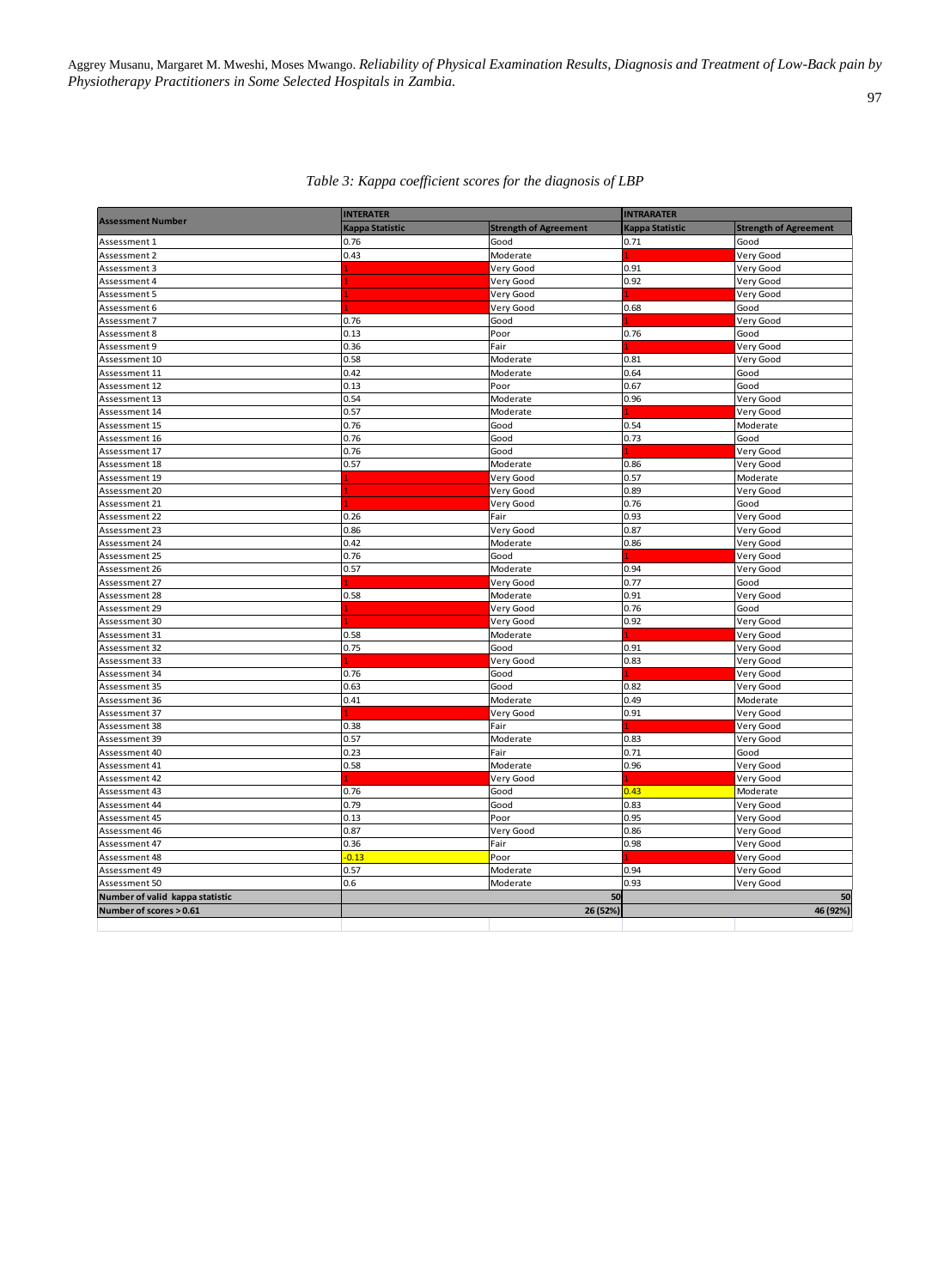| <b>RELIABILTY RESULTS FOR TREATMENT</b> |                        |                              |                        |                              |  |
|-----------------------------------------|------------------------|------------------------------|------------------------|------------------------------|--|
| <b>Assessment Number</b>                | <b>INTERRATER</b>      |                              | <b>INTRARATER</b>      |                              |  |
|                                         | <b>Kappa Statistic</b> | <b>Strength of Agreement</b> | <b>Kappa Statistic</b> | <b>Strength of Agreement</b> |  |
| Assessment 1                            | 0.36                   | Fair                         |                        | 1 Very Good                  |  |
| Assessment 2                            | 0.26                   | Fair                         |                        | 0.45 Moderate                |  |
| Assessment 3                            | 0.44                   | Moderate                     |                        | 0.41 Moderate                |  |
| Assessment 4                            | 0.76                   | Good                         |                        | Very Good                    |  |
| Assessment 5                            | 0.41                   | Moderate                     |                        | 0.46 Moderate                |  |
| Assessment 6                            | 0.26                   | Fair                         |                        | 0.45 Moderate                |  |
| Assessment 7                            |                        | Very Good                    |                        | 0.41 Moderate                |  |
| Assessment 8                            | 0.57                   | Moderate                     | 0.97                   | Very Good                    |  |
| Assessment 9                            |                        | Very Good                    | 0.57                   | Moderate                     |  |
| Assessment 10                           | 0.41                   | Moderate                     | 0.75                   | Good                         |  |
| Assessment 11                           | 0.26                   | Fair                         | 0.58                   | Moderate                     |  |
| Assessment 12                           | 0.26                   | Fair                         | 0.3                    | Fair                         |  |
| Assessment 13                           | 0.1                    | Very Good                    | 0.23                   | Fair                         |  |
| Assessment 14                           |                        | Very Good                    | 0.41                   | Moderate                     |  |
| Assessment 15                           | 0.57                   | Moderate                     | 0.41                   | Moderate                     |  |
| Assessment 16                           | 0.76                   | Good                         |                        | 0.45 Moderate                |  |
| Assessment 17                           | 0.75                   | Good                         |                        | 0.49 Moderate                |  |
| Assessment 18                           |                        | Very Good                    |                        | Very Good                    |  |
| Assessment 19                           | 0.44                   | Moderate                     |                        | 0.76 Good                    |  |
| Assessment 20                           | 0.41                   | Moderate                     | 0.97                   | Very Good                    |  |
| Assessment 21                           |                        | Very Good                    |                        | 0.46 Moderate                |  |
| Assessment 22                           |                        | Very Good                    | 0.72                   | Good                         |  |
| Assessment 23                           | 0.26                   | Fair                         | 0.82                   | Very Good                    |  |
| Assessment 24                           | 0.41                   | Moderate                     |                        | 0.57 Moderate                |  |
| Assessment 25                           |                        | Very Good                    | 0.57                   | Moderate                     |  |
| Assessment 26                           | 0.41                   | Moderate                     | 0.63                   | Good                         |  |
| Assessment 27                           | 0.63                   | Good                         |                        | $0.68$ Good                  |  |
| Assessment 28                           | 0.56                   | Moderate                     |                        | $0.76$ Good                  |  |
| Assessment 29                           | 0.75                   | Good                         | 0.97                   | Very Good                    |  |
| Assessment 30                           | 0.49                   | Moderate                     |                        | $0.65$ Good                  |  |
| Assessment 31                           |                        | Very Good                    |                        | Very Good                    |  |
| Assessment 32                           | 0.85                   | Very Good                    |                        | 0.55 Moderate                |  |
| Assessment 33                           |                        | Very Good                    |                        | 0.96 Very Good               |  |
| Assessment 34                           | 0.75                   | Good                         | 0.61                   | Good                         |  |
| Assessment 35                           | 0.31                   | Fair                         |                        | Very Good                    |  |
| Assessment 36                           | 0.44                   | Moderate                     |                        | Very Good                    |  |
| Assessment 37                           | 0.76                   | Good                         | 0.87                   | Good                         |  |
| Assessment 38                           | 0.81                   | Very Good                    |                        | 0.38 Fair                    |  |
| Assessment 39                           | 0.74                   | Good                         | 0.97                   | Very Good                    |  |
| Assessment 40                           |                        | Very Good                    |                        | 0.86 Very Good               |  |
| Assessment 41                           | 0.57                   | Moderate                     |                        | 0.56 Moderate                |  |
| Assessment 42                           |                        | Very Good                    |                        | $0.76$ Good                  |  |
| Assessment 43                           | 0.89                   | Very Good                    |                        | Very Good                    |  |
| Assessment 44                           | 0.64                   | Good                         |                        | $0.63$ Good                  |  |
| Assessment 45                           | 0.76                   | Good                         |                        | 0.98 Very Good               |  |
| Assessment 46                           |                        | Very Good                    |                        | $0.76$ Good                  |  |
| Assessment 47                           |                        | Very Good                    |                        | 0.76 Good                    |  |
| Assessment 48                           | 0.57                   | Moderate                     | 0.86                   | Very Good                    |  |
| Assessment 49                           | 0.76                   | Good                         |                        | $0.76$ Good                  |  |
| Assessment 50                           | 0.76                   | Good                         |                        | 0.48 Moderate                |  |
| Number of valid kappa statistic         |                        |                              | 50                     | 50                           |  |
| Number of scores > 0.61                 |                        | 28 (56%)                     |                        | 28 (56%)                     |  |

## *Table 4: Kappa coefficient scores for the treatment of LBP*

The overall interrater and intrarater Cohen kappa reliability coefficients results for physical examination, diagnosis and

treatment of LBP calculated at 95% Confidence Interval ranged from 0.39 to 0.86 as shown in *Table 5.*

| Table 5: Kappa Reliability Coefficients for physical examination, diagnosis and treatment of LBP |  |  |  |  |  |  |
|--------------------------------------------------------------------------------------------------|--|--|--|--|--|--|
|--------------------------------------------------------------------------------------------------|--|--|--|--|--|--|

| Variable             | <b>Reliability Test</b> | Mean Cohen Kappa Score (95% CI) |                | <b>Standard Deviation (SD)</b> | P-value |
|----------------------|-------------------------|---------------------------------|----------------|--------------------------------|---------|
|                      |                         | Score                           | Interpretation |                                |         |
|                      | Interrater              | 0.39                            | Fair           | 0.202                          | 0.001   |
| Physical Examination | <i>Intrarater</i>       | 0.64                            | Good           | 0.199                          | 0.010   |
|                      | Interrater              | 0.65                            | Good           | 0.288                          | 0.050   |
| Diagnosis            | <i>Intrarater</i>       | 0.86                            | Very Good      | 0.146                          | 0.003   |
|                      | Interrater              | 0.66                            | Good           | 0.269                          | 0.050   |
| Treatment            | <i>Intrarater</i>       | 0.69                            | Good           | 0.232                          | 0.007   |

*Priori: Health Care Related Studies (Κ ≥ 0.61).*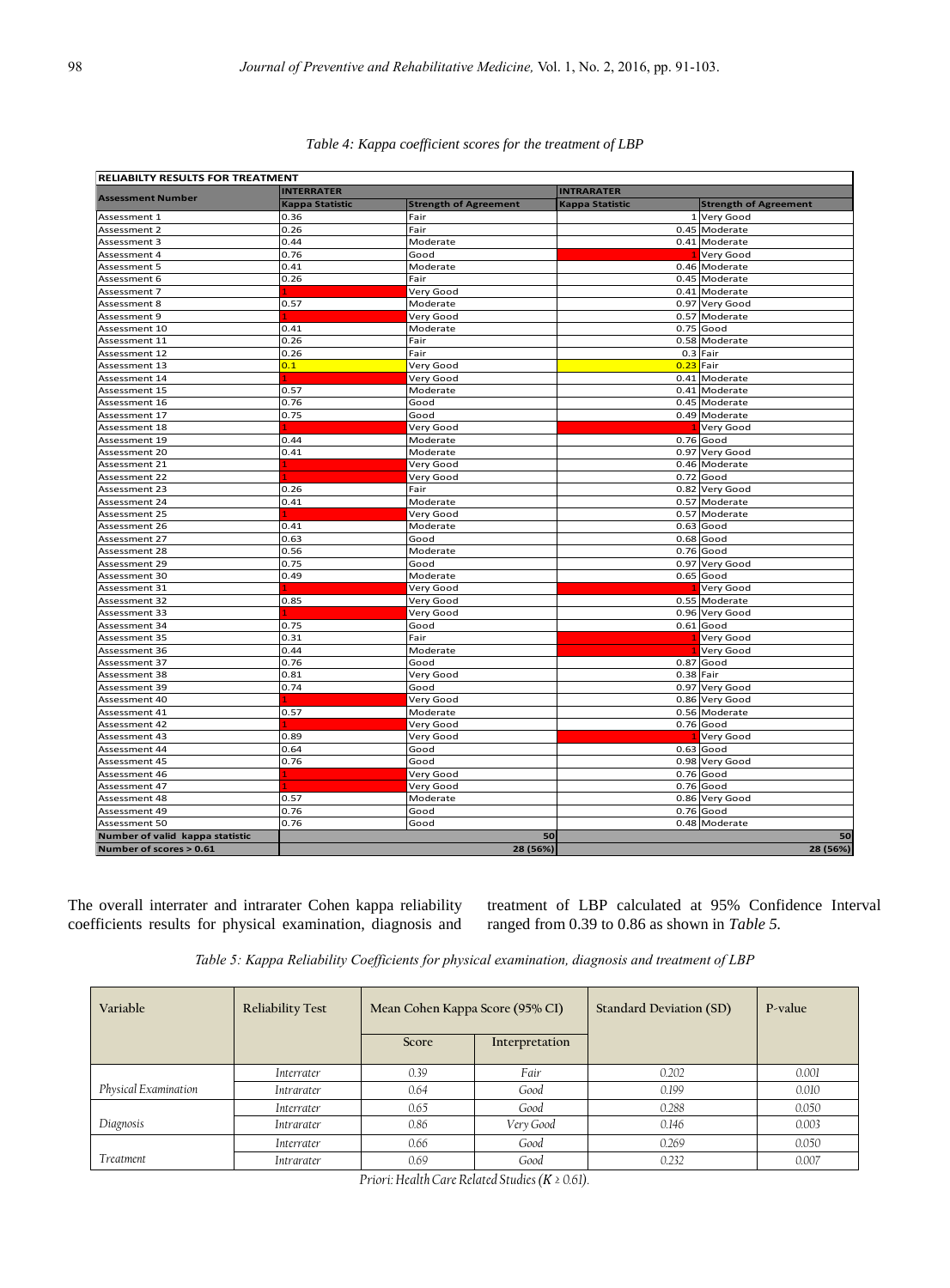#### 99

## **4. Discussion**

This study investigated the interrater and intrarater reliability among physiotherapy practitioners in conducting physical examination, diagnosis and treatment of patients with LBP. It is essential that physical examination findings are interpreted by clinicians with a high level of reliability for them to have clinical significance and utility. In addition to having clinical significance and utility, the results must be generalizable to clinical practice [22]. Hence this study was conducted under the daily clinical conditions, with 25 ( $n = 25$ ) physiotherapy practitioners examining 100 ( $n = 100$ ) patients with LBP. It is with this reason that the result obtained from this study can be considered representative of everyday physiotherapy practice in across the country. An account of the study findings for the interrater and intrarater reliability of physical examination, diagnosis and treatment are discussed in this discussion.

## *Reliability for Physical Examination, Diagnosis and Treatment of LBP*

The interrater and intrarater reliability results for physical examination, diagnosis and treatment of LBP revealed a fair to very good strength of agreement. These results can be compared with some certainty to the findings by Hicks and colleagues [25] in their study to identify lumbar segmental instability and Billis and colleagues [26] with the study looking at Interrater reliability of discriminatory examination for non-specific LBP. These results are further discussed in details under the following sub-heading:

- 1. Reliability for Physical Examination of LBP
- 2. Reliability for Diagnosis of LBP
- 3. Reliability for Treatment modalities of LBP.

## *Reliability for Physical Examination of LBP*

The interrater reliability results for physical examination suggested a low level of reliability of  $K = 0.39$  against a lower limit of 0.61, with a p-value of 0.001  $\langle 0.05 \rangle$ . These results denotes a statistically significant low interrater reliability of physical examination of LBP amongst physiotherapy practitioners (both diploma and degree holders). The results of this study are comparable to the findings by Kottner and colleagues [27] and Tidstrand & Horneij [28] who in their study involving interrater reliability, generated generally low mean kappa scores ranging from 0.35 to 0.62.

However the intrarater reliability results for physical examination from this study indicated good reliability within the same therapist with a mean Kappa score of  $(\kappa) = 0.62$ . This result further showed that the data was negatively skewed with a large standard deviation of  $\pm$  0.233 and p-value of 0.08 (> 0.05). Therefore the skewed frequency distribution coupled with a wide standard deviation (SD) and a p-value greater than 0.05 suggested rater memory bias attributed to the short period of 3 days between the first and second assessment. According to Di Eugenio and colleagues [29], this further suggested that intrarater results for physical examination may be unreliable despite obtaining a mean kappa value of  $(\kappa) = 0.62$  which close to the lower limit 0.61. This view is supported by Zenk and colleagues [30] and McHugh [31] who in their studies observed that increasing the period of time between the first and second assessment reduced the reliability levels due to decreased observer memory bias. Di Eugenio and colleagues [29], further stated that  $\kappa$  is affected by the skewed distributions of categories and by the degree to which raters disagree. However this study could not allocate more time between the first and second assessment because some symptoms assessed under physical examination were unstable (not fixed) hence expected to change with time. Therefore increasing the intrarater period may have resulted in a wider variation between the first and second assessment, which would have made it difficult to ascribe the variation to the test being unreliable or a change in the symptoms.

This study further suggested that some components such as observation, palpations, movements (passive and active) and neurological examination measured under physical examination were multidimensional with their own varied levels of reliability. Therefore, the reliability levels for both interrater and intrarater may have further been affected by the variability in the findings obtained under the various categories of physical examination. This observation is in agreement with the findings by Bills and colleagues [26], who in their study looking at Interrater reliability of discriminatory examination for non-specific LBP noticed variations in reliability levels under the various categories of physical examination which ranged from fair to very good agreement.

#### *Reliability for Diagnosis of LBP*

The interrater reliability results for the diagnosis of LBP indicated a high level of agreement, with a kappa value of  $(\kappa)$  $= 0.65$  against a lower limit of 0.61 and a P-value;  $p = 0.05$ . This result therefore expressed good reliability for the diagnosis of LBP made by two different physiotherapy practitioners which was also statistically significant. However this result did not measures up to the intrarater reliability result for the diagnosis of LBP which demonstrated a statistically significant high level of agreement of Kappa  $(\kappa) = 0.86$  with a p-value = 0.003. Therefore the intrarater evaluation for diagnosis of LBP made by single raters on individual patients demonstrated very good reliability as compared to the one made by two different raters. The variation between the two Means for the diagnosis reliability results exhibited similar pattern to that of the interrater and Intrarater reliability physical examination results in this study. In both instances for the physical examination and diagnosis, the intrarater results exhibited higher reliability in comparison the interrater results. This observation is consistent with the findings by Liao and colleagues [32] who in their literature review study to determine the relationship between interrater and intrarater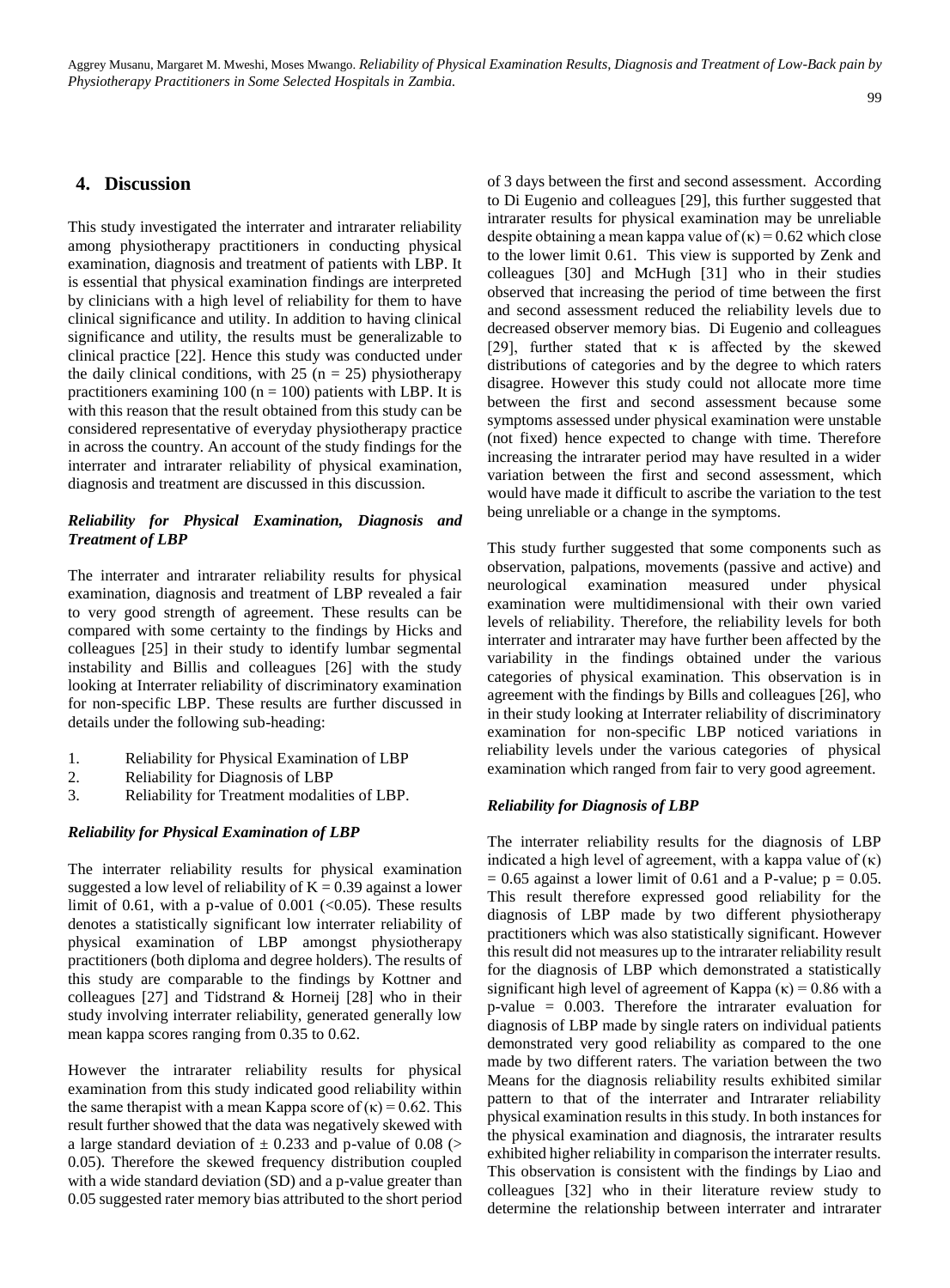reliability, demonstrated that intrarater results had generally higher reliability in comparison to the interrater.

However despite the similar patterns noted between physical examination and diagnosis results, physical examination recorded lower kappa scores in comparison to that of diagnosis. This difference was attributed to the limited and specific answers provided under diagnosis in contrast to the very wide categories and items which were evaluated under physical examination. This view is supported by McHugh [31] who in her study of Interrater reliability and the kappa statistic, observed that variables with fewer possible states which are sharply differentiated are likely to have high reliability levels unearthing an example on the study of survival of sepsis patients where the outcome variable had only two options; either survived or did not survive [31]. These results were also consistent with the findings by Rubinstein and colleagues [33], who in their study of diagnostic procedures for neck and lowback pain established relatively reliable diagnosis for nerveroot compression of  $\kappa = 0.66$ .

#### *Reliability for Treatment Modalities of LBP*

The interrater reliability results for the choice of treatment modalities for LBP showed similarity to that of the diagnosis, indicated fairly high agreement with mean kappa value of  $(\kappa)$  $= 0.66$  which was also statistically significant ( $p = 0.05$ ). This result expressed good reliability on the choice of treatment modalities for the one hundred  $(n = 100)$  LBP patients based on the clinical examination conducted by the 25 ( $n = 25$ ) dual raters. These results were consistent with the findings by Boon and colleagues [34] who in their study of the "Inter-Rater Reliability of Auditing Physical Therapists Workers' Compensation Board" generated similar range of reliability levels of  $\kappa = 0.47 - 0.82$  for most of the treatment modalities which included exercises therapy, hydrotherapy, manual therapy and home programme.

These findings further demonstrated a similar pattern to that of the intrarater reliability results for the treatment of LBP in this study which also indicated a fairly high level of agreement of kappa value;  $\kappa = 0.69$  with a P-value;  $p = 0.007$ . This result also expressed good reliability on the choice of treatment for the LBP patients made by single raters after two clinical examinations made on single patients. According to Zenk and colleagues [35] the similarity in the intrarater and interrater reliability for the choices of treatment suggested an adequate definition and understanding of the treatment modalities available for management of LBP. This view is supported by De Stefano [36] in her study of Implications of Poor Inter-Rater Reliability Outcomes Commonly Used to Diagnose Low Back Pain stated that the utility of the diagnosis-treatment model depends on the input of accurate and reliable clinical examination. She further explained that exclusive of reliable clinical examination the diagnosis cannot be used to formulate a treatment or evaluating the effects of therapeutic intervention.

## **5. Conclusion**

Physical examination techniques among physiotherapy practitioners for LBP varied greatly and had inadequate reliability especially interrater reliability attributing this to lack of validity in the tool used for physical examination of LBP. The diagnosis and treatment of LBP were considered reliable among physiotherapy practitioners from some selected hospitals in Zambia. A clinically applicable, valid and reliable classification system of physical examination for physiotherapy practitioners may be essential for future high quality research studies to be able to demonstrate the efficacy of diagnosis and physiotherapy management of LBP in Zambia.

## **Acknowledgement**

We thank the physiotherapy practitioners from the University teaching Hospital, Levy Mwanawasa, Choma, Mansa and Lewanika General Hospitals and all the patients for participating in this study. This study was funded by the Ministry of Health.

## **Conflict of interest declaration**

None

#### **References**

- 1. Murphy D and Hurwitz E. A theoretical model for the development of a diagnosis-based clinical decision rule for the management of patients with spinal pain. *BMC Musculoskeletal Disorders 2007, 8:75:1471-2474.*
- *2.* Atlas SJ and Deyo RA. Evaluating and managing acute low back pain in primary care setting. *J Gen Intern Med, 2001: 16: 120-131.*
- *3.* Werneke M, Hart D, Oliver D, McGill T, Grigsby D, Ward J, Weinberg J, Oswald W and Cutrone G. Prevalence of classification methods for patients with lumbar impairments using the McKenzie syndromes, pain pattern, manipulation, and stabilization clinical prediction rules. *Journal of Manual and Manipulative Therapy. 2010. 18:4:197.*
- 4. Suri P, Hunter D, Katz J, Li L, Rainville J. The Burden of Musculoskeletal Conditions at the Start of the New Millennium, Report of a WHO Scientific Group, 2005.
- *5.* Van Dillen LR, Sahrmann SA, Norton BJ et al. Reliability of Physical Examination items used for classification of patients with low back pain. *Phys Ther. 1998, 78: 979-988.*
- 6. May S, Littlewoods C and Bishop A. Reliability of procedures used in the physical examination of nonspecific low back pain: A systematic review. *Australian Journal of Physiotherapy 2007, 52: 91–102*
- *7.* Miller JK. Physical Assessment of lower extremity of radiculopathy and sciatica. *Journal of Chiropractic Medicine 2007: 6: 75-82.*
- *8.* Lyle MA, Sahara M. Michael G, Sarah Z, Maura D. Relationship of Physical Examination Findings and Selfreported symptoms severity and social functions in patients with degenerative lumbar conditions. *Phys. Ther. 2005; 85: 120-133.*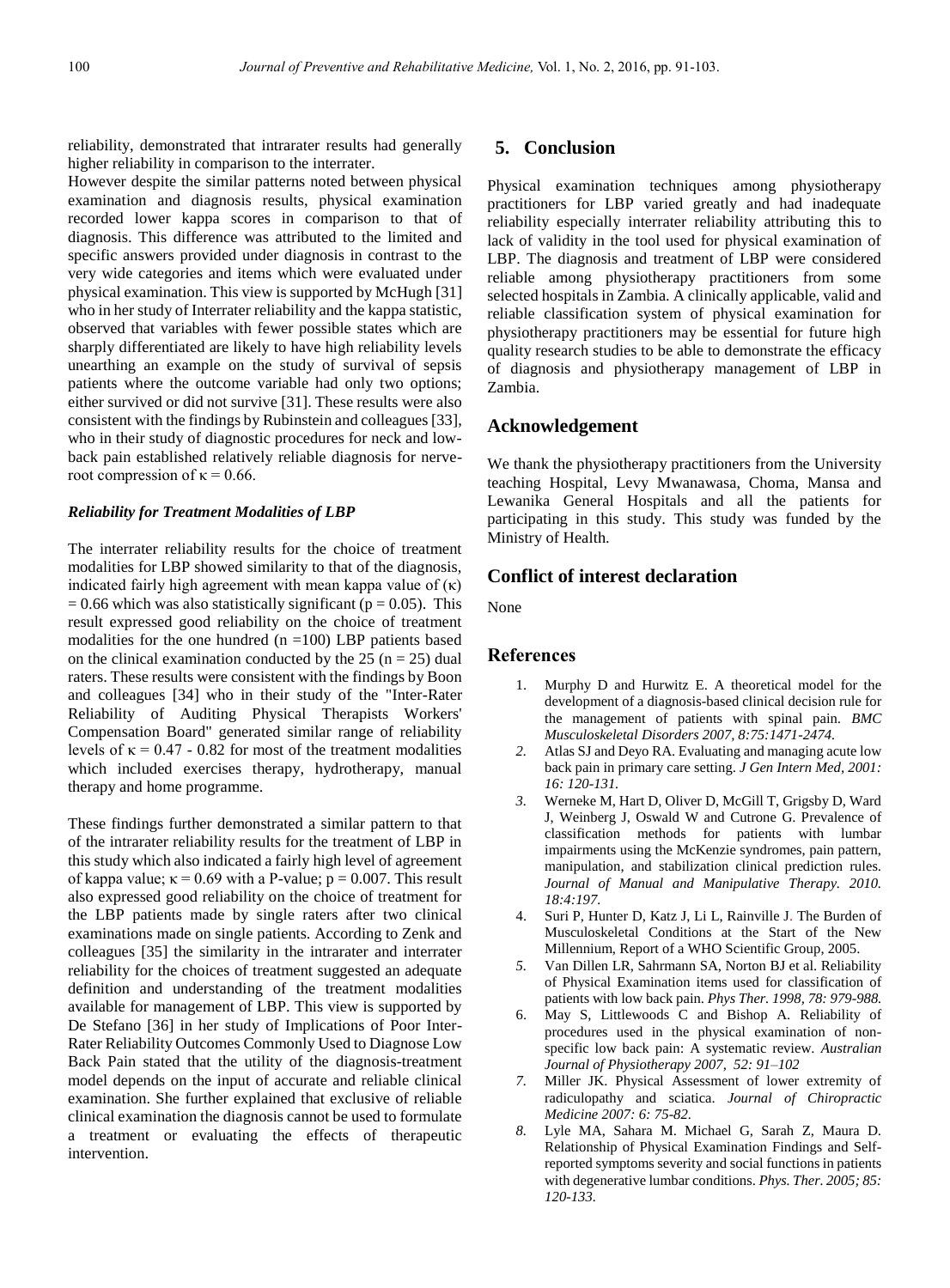Aggrey Musanu, Margaret M. Mweshi, Moses Mwango. *Reliability of Physical Examination Results, Diagnosis and Treatment of Low-Back pain by Physiotherapy Practitioners in Some Selected Hospitals in Zambia.*

- 9. Karayannis N, Jull G and Hodges P. Physiotherapy movement based classification approaches to low back pain: comparison of subgroups through review and developer/expert survey. *BMC Musculoskeletal Disorders 2012, 13:24.1471-2474.*
- 10. Foster, S. L., & Cone, J. D. "Validity issues in clinical assessment", *Psychological Assessment 1995, 7, 248-260.*
- 11. Pedhazur, E. J. and Schmelkin, L. P. Measurement, design and analysis: An integrated approach. Lawrence Erlbaum Associates Publishers: 1991; Hillsdale, New Jersey.
- 12. Ramaker, C., Marinus, J., Stiggelbout, A. M. and VanHilten, B. J. 2002. "Systematic evaluation of rating scales for impairment and disability in Parkinson's disease", *Movement Disorders 2002; 17, 867-876.*
- 13. Burton, L. J. and Mazerolle, S. M. "Survey Instrument Validity Part I: Principles of Survey Instrument Development and Validation in Athletic Training Education Research", *Athletic Training Education Journal 2011;* 6, (1), 27-35.
- *14.* Kaun-Lin C., Ching-Lin, H., Ching-Fan, S., Fu-Chang, H. and Mei-Hui, T. 2009. "Reliability and validity of a Chinese version of the Pediatric Evaluation of Disability Inventory in Children with Cerebral Palsy, *Journal of Rehabilitation Medicine 2009;* 41(4), 273-8.
- 15. Domholdt, E. Rehabilitation Research. 3rd Edition, Principles and Applications: 2005; Elsevier.
- 16. Long, T. M. and Toscano, K. "Handbook of Pediatric Physical Therapy". 2nd edition, Mosby International Limited: 2002, Elsevier Limited.
- 17. McCarthy, M. L., Silberstein, C. E., Atkins, E. A., Harryman, S. E., Sponseller, P.D. and Hadley-Miller, N. A. "Comparing reliability and validity of pediatric instruments for measuring health and wellbeing of children with spastic cerebral palsy," *Developmental Medicine & Child Neurology 2002;* 44, 468–76.
- *18.* Waltz, C. F., Strickland, O. L. and Lenz, E.R. Measurement in Nursing and Health Research. (3<sup>rd</sup> Ed): Springer Publishing Company, 2010, United States of America.
- 19. Cook, D. A. and Beckman, T. J. "Current concepts in validity and reliability for psychometric instruments: theory and application", *American Journal of Medicine 2006, 119: 166e7-166e16.*
- 20. Dekker, J., Dallmeyer, A. J. and Lankhorst, G. J. 2005. "Clinimetrics in rehabilitation medicine: current issues in developing and applying measurement instruments". *Journal of Rehabilitation Medicine 2005; 3*7, 193–201.
- *21.* Hall H, McIntosh G, Boyle C. Effectiveness of a low back pain classification system. *Spine J 2009; 9:648–57.*
- *22.* Schäfer and colleagues. Schäfer A, Hall T, Lüdtke K, Mallwitz J and Briffa N. Interrater reliability of a new classification scheme for patients with neural low backrelated leg pain. *Journal of Manual & Manipulative Therapy 2009; 17:109–116.*
- *23.* Airaksinen O, Brox JI, Cedrashi C, Hildebrandt J, Klaber-Moffet J, Kovacs F, et al. Working Group on Guidelines

for Chronic Low Back Pain. European guidelines for the management of chronic nonspecific low back pain. *Eur Spine J 2008; 15: 192–300.*

- *24.* Petersen T, Olsen S, Laslett M, Thorsen H, Manniche C, Ekdahl C, et al. Inter-tester reliability of a new diagnostic classification system for patients with non-specific low back pain. *BMC Musculoskeletal Disorders. 2006; 6:28.*
- *25.* Hicks G, Fritz J, Delitto A, Mishock J. Interrater reliability of clinical examination measures for identification of lumbar segmental instability. *Arch Phys Med Rehabil 2008; 84:1858–64.*
- *26.* Billis et al, (2012) Bills E, McCathy C, Gliatis J, Gittns M, Papandreou M and Oldham J. Inter-tester reliability of discriminatory examination items for sub-classifying nonspecific low back pain. *Journal of Rehabilitation Medicine. 2012; 44: 447–453*
- 27. Kottner J, Audige L, Brorson S, Donner A, Gajewskie B, Hrobjartsson A, Roberts C, Shoukri M and Streiner D. Guidelines for Reporting Reliability and Agreement Studies Journal of Clinical Epidemiology 2011; 96 -106
- *28.* Tidstrand J and Horneij E. Inter-Rater Reliability of Three Standardized Functional Tests in Patients with Low Back Pain. *Musculoskeletal Disorders 2009. 10:58 .1471-2474.*
- 29. Di Eugenio B, Fossati D, Haller S and Glass. Natural Language Generation for Intelligent Tutoring Systems: a case study. 2008 International Conference on Artificial Intelligence in Education, Amsterdam, Netherlands.
- 30. Zenk SN, Schulz AJ, Graciela et al. Inter-rater and testretest reliability: Methods and Results for the neighbourhood observational checklist. *Health and Place 2007; (13): 452-465.*
- 31. McHugh M. Interrater reliability: the kappa statistic. Biochemia Medica 2012; 22 (3):276-82. National University, San Diego, California.
- 32. Liao S, Hunt E and Chen W. Comparison between interrater reliability and inter-rater agreement in performance assessment. Pub Med Singapore. 2010 Aug; 39(8):613-8.
- 33. Rubinstein, M and Van Tulder. A best evidence review of diagnostic procedures of neck and low back pain. *Best Prac Res Clinic Rheumatology* 2008; 3: 471-482.
- 34. Boon A, Quinn K, Schlichter M, Tam C and Young L. Inter-Rater Reliability of Auditing Physical Therapists Workers' Compensation Board Charts for Patients with Mechanical Low Back Pain. University of Alberta. 2010. [www.physicaltherapy.ualberta.ca](http://www.physicaltherapy.ualberta.ca/)
- 35. Browder D, Childs J, Cleland J, Julie M Fritz. Effectiveness of an Extension-Oriented Treatment Approach in a Subgroup of Subjects with Low Back Pain: A Randomized Clinical Trial. *Physical Therapy. 2007; 87:1608 –1618.*
- 36. DeStefano L. Implications of Poor Inter-Rater Reliability Outcomes in Functional Evaluations Commonly Used to Diagnose Low Back Pain. Department of Osteopathic Manipulative Medicine, Michigan State University 2012.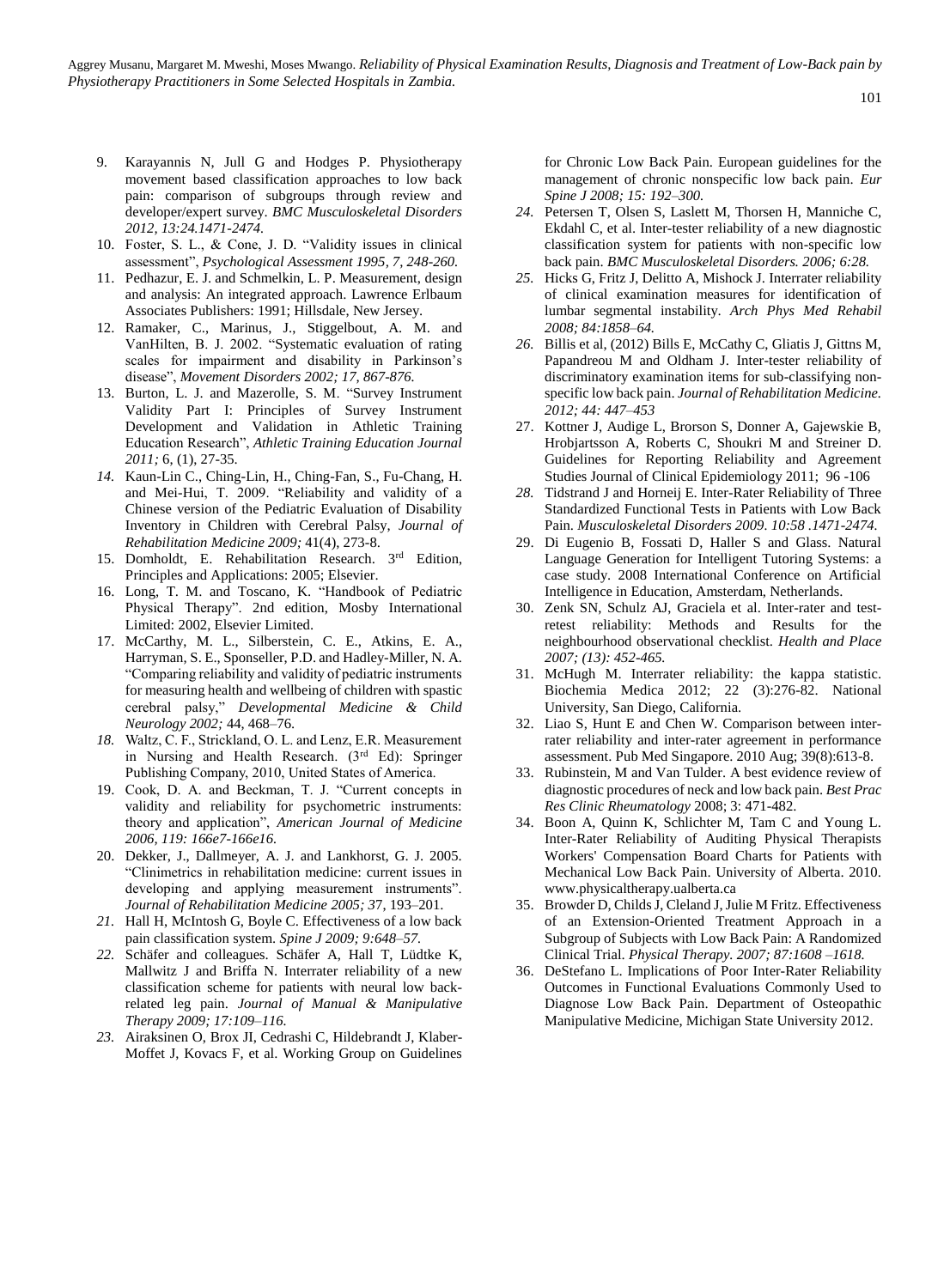## **APPENDIX**

## **ASSESSMENT FORM**

#### **PHYSICAL EXAMINATION FORM**

Grade 0 Grade1 Grade 2 Grade 3 Grade 4 Grade 5

| <b>OBSERVATION</b>                               |            |                      |
|--------------------------------------------------|------------|----------------------|
| Postural assessment                              |            |                      |
| <b>Exaggerated Lordosis</b>                      | Yes        | No                   |
| Kyphosis                                         | Yes        | N <sub>0</sub>       |
| Sway back                                        | Yes        | N <sub>o</sub>       |
| Scoliosis                                        | Yes        | N <sub>o</sub>       |
| <b>Gait assessment</b>                           |            |                      |
| Trendelenburg gait                               | Negative   | Positive             |
| Antalgic gait                                    | Negative   | Positive             |
| Neurological gait                                | Negative   | Positive             |
| <b>PALPATION</b>                                 |            |                      |
| Pattern of pain                                  |            |                      |
| Back dominant                                    | Yes        | N <sub>0</sub>       |
| <b>Buttock</b> dominant                          | Yes        | N <sub>o</sub>       |
| Leg dominant                                     | Yes        | No                   |
| Intermittent                                     | Yes        | N <sub>0</sub>       |
| Constant (Always present)                        | Yes        | N <sub>o</sub>       |
| Pain centralization (Level of pain on the spine) |            |                      |
| T <sub>12</sub>                                  | Yes        | N <sub>o</sub>       |
| L1                                               | Yes        | N <sub>o</sub>       |
| L2                                               | Yes        | N <sub>0</sub>       |
| L <sub>3</sub>                                   | <b>Yes</b> | N <sub>0</sub>       |
| L <sub>4</sub>                                   | Yes        | N <sub>0</sub>       |
| L5<br>S <sub>1</sub>                             | Yes<br>Yes | N <sub>0</sub><br>No |
| S <sub>2</sub>                                   | Yes        | N <sub>o</sub>       |
| <b>MOVEMENT</b>                                  |            |                      |
| Range of motion                                  | Normal     | Reduced              |
| Extension                                        |            |                      |
| Flexion                                          |            |                      |
| Rotation                                         |            |                      |
| Side flexion (Lt)                                |            |                      |
| Side flexion (Rt)                                |            |                      |
| Functional movement that reproduces pain         |            |                      |
| Worse in trunk flexion                           | Yes        | No.                  |

| Worse in trunk flexion       | Yes | No |
|------------------------------|-----|----|
| Less pain in trunk flexion   | Yes | No |
| No Change in flexion         | Yes | No |
| Worse in trunk extension     | Yes | No |
| Less pain in trunk extension | Yes | No |
| No effect in extension       | Yes | No |
| Worse in walking             | Yes | No |
| Less pain in waking          | Yes | No |
| No effect in walking         | Yes | No |
| Worse in sitting             | Yes | No |
| Less pain in sitting         | Yes | No |
| No effect in sitting         | Yes | No |

## **NEUROLOGICAL EXAMINATION**

*Myotomes (Muscle Power)*

Trunk flexor Trunk extensor Hip flexors Hip extensors Knee flexors